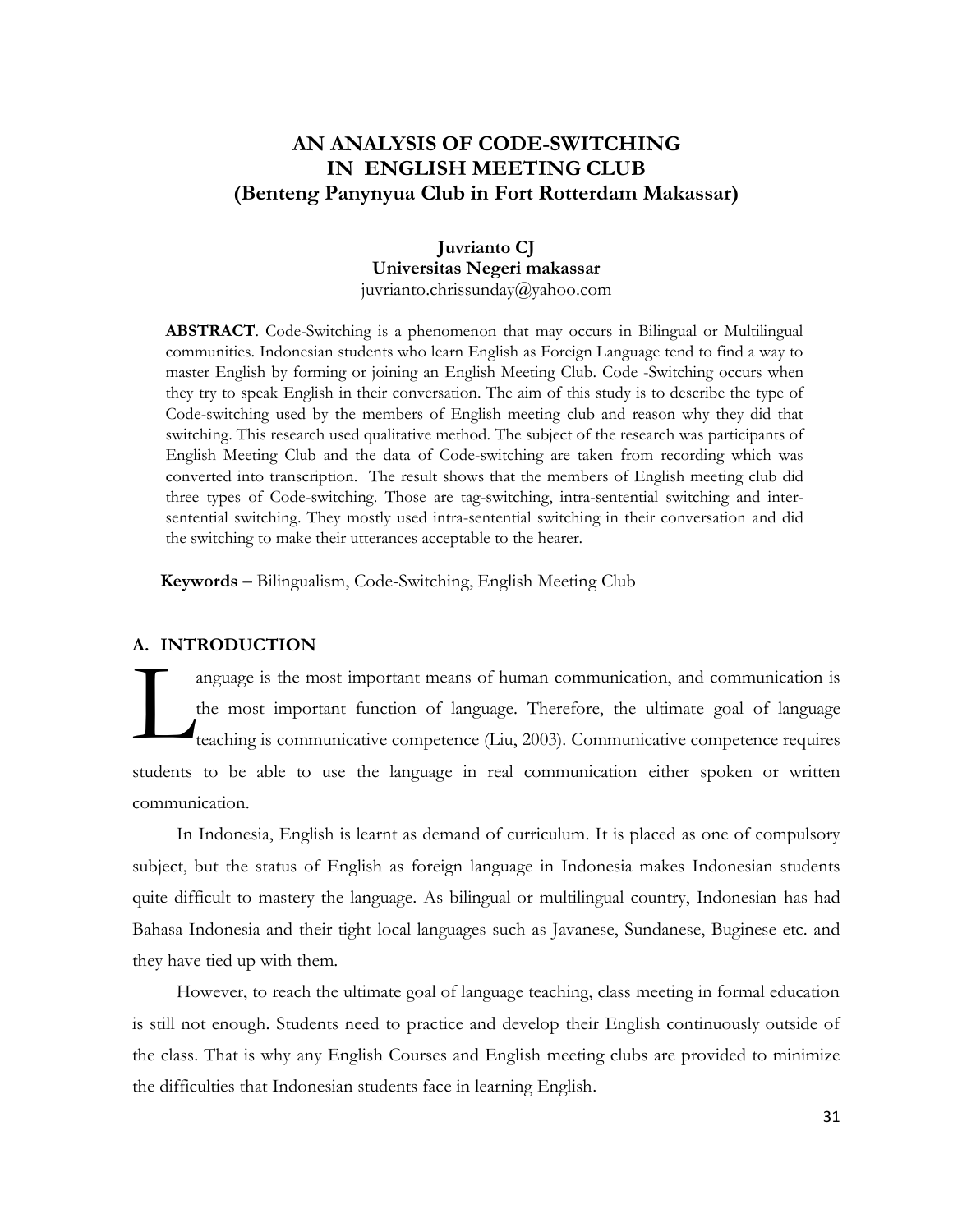Indonesian students, who held English meeting clubs to develop their English skill, try to use English in every conversation they make. But as bilingualism or multilingualism community, there are some phenomena that may be occurred when they try to practice their English. One of the phenomena is code-switching.

Code-switching becomes an interesting phenomenon to be studied. it is a part of language learning process by people who learn more than one language (Bilingual or multilingual). Poplack (2001) stated that "Code-switching (CS) refers to the mixing, by bilinguals (or multilinguals), of two or more languages in discourse, often with no change of interlocutor or topic".

The study of code switching has been conducted by many scholars. There are some related researches have been done previously. First, the research that conducted by Koban (2013). He explored patterns of intra-sentential and inter-sentential code-switching that are occurred in the speech of Turkish-English bilinguals in New York, United States and investigated the influence of language proficiency on intra-sentential Switching. He found that intra-sentential Code-switching occurred at a higher rate than inter-sentential Code-Switching and speakers who dominant in both Turkish and English used more intra-sentential code switching than inter-sentential Codeswitching.

The second research is from Azlan & Narazuman (2013). The research was entitled "The Role of Code-Switching as a Communicative Tool in an ESL Teacher Education Classroom". It investigated the functions of code-switching as a communicative tool in English as a second language teacher education class in a tertiary institution in Malaysia. The findings showed that three types of code-switching known as tag switching, inter-sentential switching, and intrasentential switching were dominant in classroom communication between students and between students and the instructor. The study also found that English was the dominant language of communication while code switching was used to convey ideas in specific situations and to enhance solidarity in the first language.

In Indonesia, the study of code-switching comes from Hidayat (2012). In his research entitled "Analysis of Code Switching used by Facebookers", he tried to find out what types of code – switching occurred in the Facebookers` comments, how often did the code – switching types occurred in facebookers` comments and to find out the reasons why the Facebookers switch their language. Findings of the research showed that the Facebookers tended mostly to use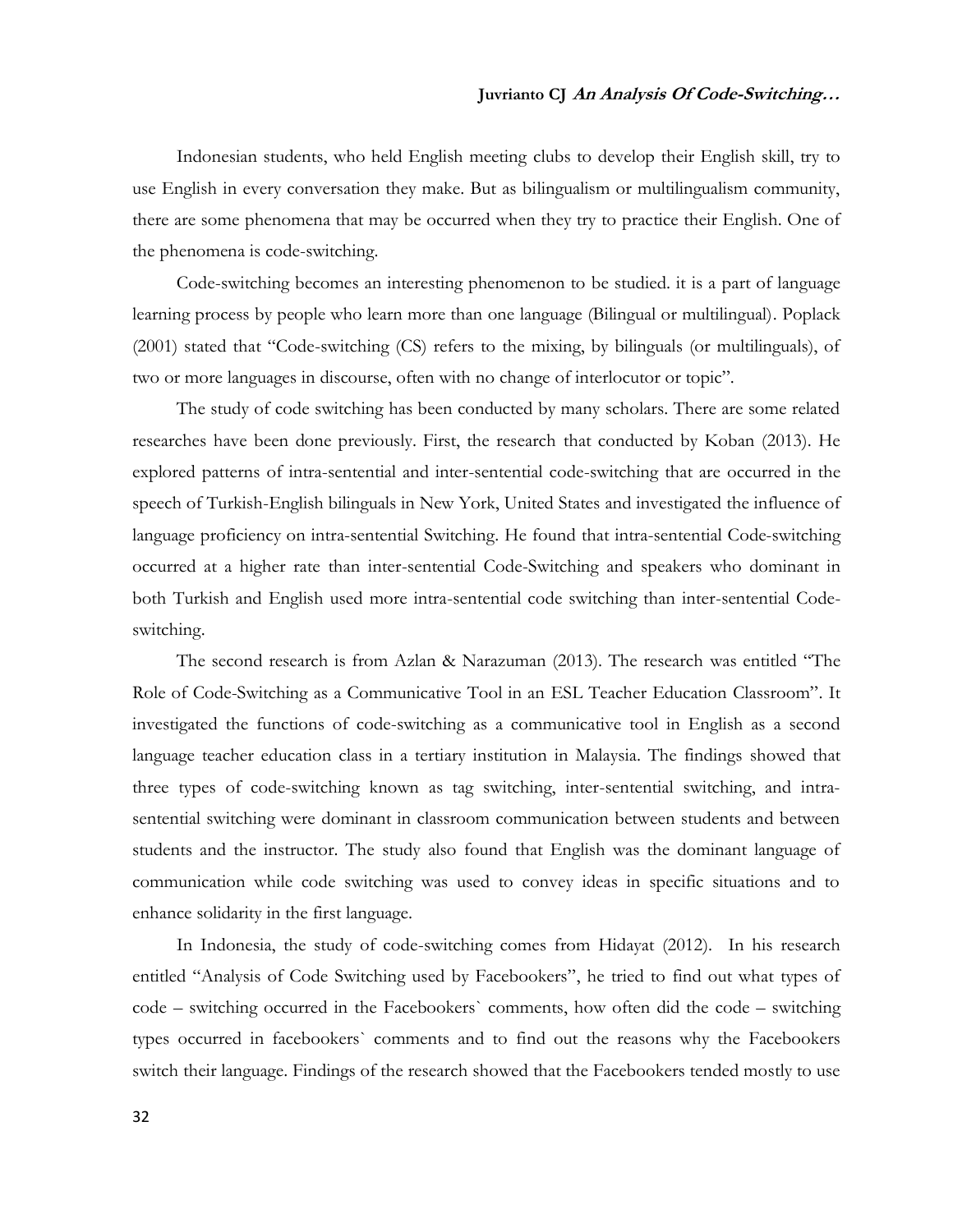inter-sentential switching then followed by intra-sentential switching and tag switching. The study also found the reason why the facebookers used codeswitching because of real lexical need, Talking about a particular topic and because of speech content clarification.

The previous researches above had some similarities to the research that the researcher conducted. The researcher used the same theory about the types of Code – switching as the researcher tried to analyze. The theory about types of code switching was taken from Poplack's model. The differences of this research from previous researches was in the focus of the researches. Most of the previous study took the research in the classroom, video movie or in social media while the researcher tried to take the English meeting club as the object of the research and focused on analyzing the kind of code- switching that occur in the English meeting club and the reason of the people in English meeting club used code-switching in their conversation based on Hoffmann Theory. So the researcher used the title *"An Analysis of Code-Switching in English Meeting Club (a Case Study in "Benteng Panynyua English Club" Fort Rotterdam, Makassar)*

#### **B. REVIEW OF RELATED LITERATURES**

#### **1. Code-Switching Definition**

Poplack (1980) states that code-switching is the alternation of two languages within a single discourse, sentence or constituent. Hudson (1991) conceptualizes code-switching as a situation whereby a single speaker uses different language varieties at different times, a consequence of the existence of registers. While according to Hoffmann (1991), code-switching is that it in alternate use of two languages or linguistic varieties within utterance or during the same conversation.

One phenomenon in Sociolinguistics that has very close relationship to Code -Switching is Code – mixing. it is difficult to create a clear line between them. Hill & Hill (1980) in Chaer & Agustina (2004) even state that there is no hope to distinguish between code-switching and codemixing. However, some experts had tried to make distinction between them. Bokamba (1989 : 279) outlined that Code-Switching (CS) is inter-sentential switching while Code-Mixing (CM) is intra-sentential switching. Thelander in Chaer & Agustina (2004) pointed out that code-switching occurs when there is a switch from a clause of a language to a clause of another language in a speech event; but when clauses or phrases used in a speech event consist of hybrid clauses or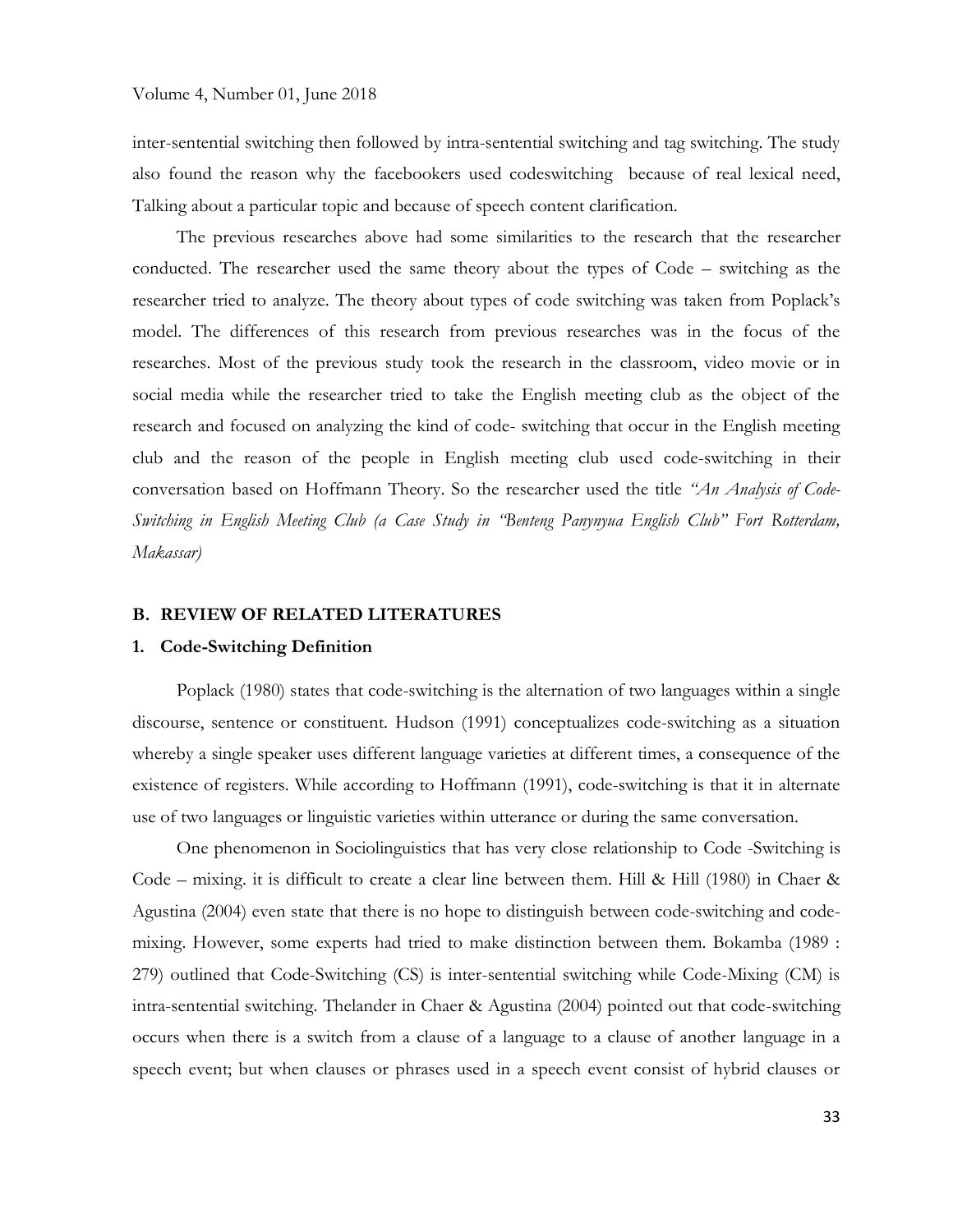hybrid phrases which not support their own language function, it is called Code-Mixing. Parallel with Thelander, Fasold (1984) tried to distinguish Code-Switching and Code-Mixing based on grammatical criteria. According to Fasold, if a clause that is used by someone has clearly grammatical structure of a language then followed by a clause using grammatical structure of another language, it is Code-switching.

Some literatures also offer different kinds of code-switching, but the most prominent one is the model proposed by Shana Poplack (1980). That kinds of Code-switching are the intersentential, the intra-sentential code-switching, and extra-sentential code switching or "tag switching".

## **2. Types of Code Switching**

Poplack (1980) proposed three types of code switching. They are Extra-sentential switching (tag-switching), intra- sentential switching and inter- sentential switching.

## *a. Tag switching*

Tag-switching or extra-sentential switching is inserting tag elements from one language into an otherwise monolingual discourse in another language (Koban, 2013). Due to the syntactic nature of tags, they can be inserted in many different places in an utterance without disturbing the syntactic order, *e.g. you know, I mean, right?*

## *b. Intra-sentential switching*

Intra-sentential switching is switching from one language variety to another at the clause, phrase or word level within a single utterance (Koban, 2013). In other words, this type of Codeswitching occurs within a clause or sentence boundary, it occurs in the middle of a sentence.

#### *c. Inter-sentential switching*

According to Koban (2013), inter-sentential switching is characterized by a switch from one language variety to another outside the sentence or clause level. Inter- sentential switching occurs between sentences. It switches at a clause or sentence level.

#### **3. The Reason to do Code-Switching**

Hoffman (1991) classified the reasons to do code switching into seven points, they are as follow: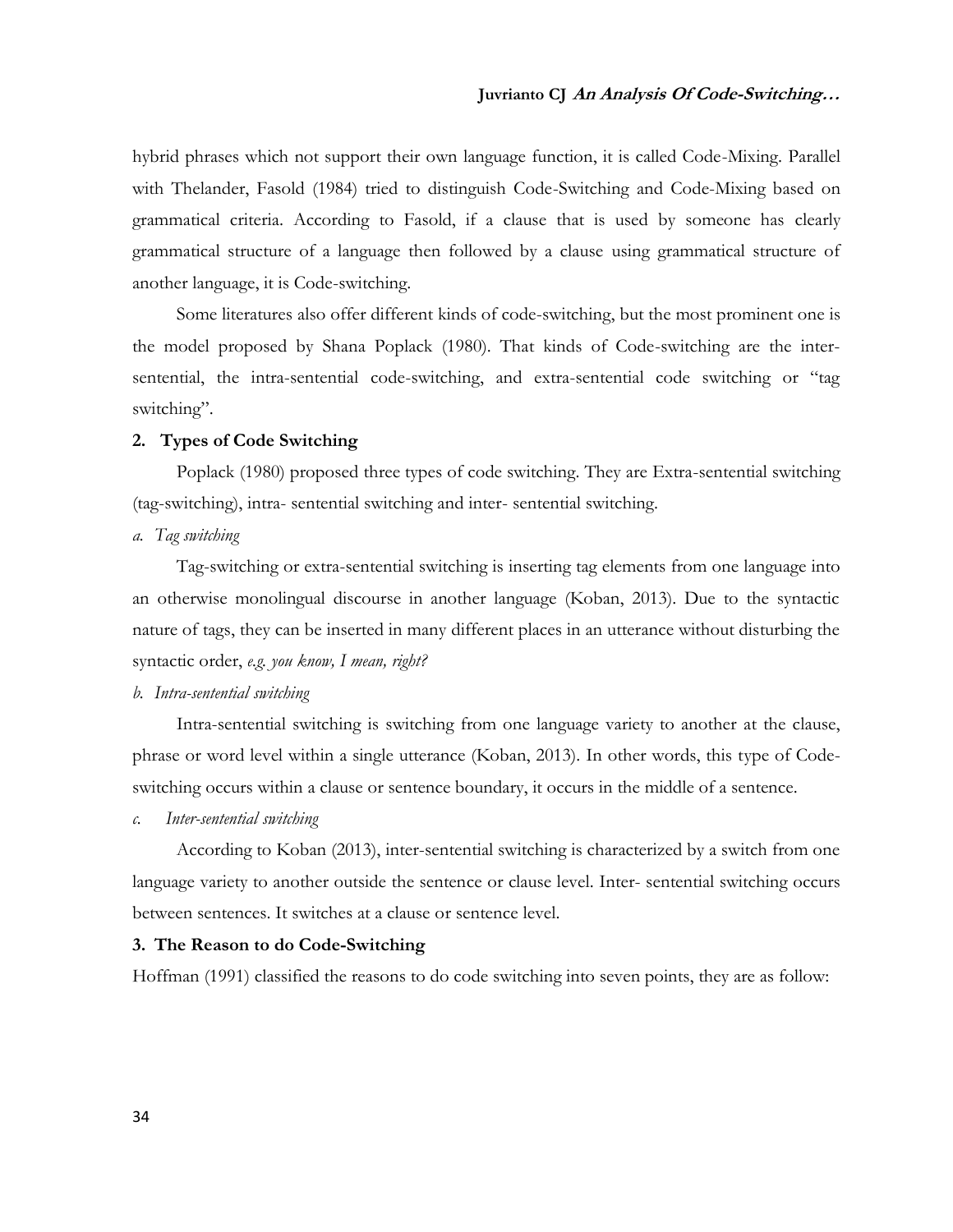#### *a. Talking about a particular topic*

People sometimes prefer to talk about a particular topic in one language rather than in another. Sometimes, a speaker feels free and more comfortable to express their emotions, excitements, or even anger in a language that is not their mother tongue (Hidayat, 2012).

### *b. Quoting somebody else*

Hoffman (1991) suggested that "people sometimes like to quote a famous expression or saying of some well-known figures". People often switch their language when quoting someone especially quotation from their different native language.

#### *c. Being emphatic about something*

Someone who suddenly wants to be emphatic about something while talking using a language that is not his native tongue, he or she, either intentionally or unintentionally, will switch from his second language to his first language.

#### *d. Repetition used for clarification*

Sometimes a bilingual who wants to clarify his speech to be more understood by the listener, he will tend to use both of the languages that he masters saying the same utterance.

## *e. Speaker's personal involvement and desire to be well understood*

When a bilingual talks to another bilingual, it was mentioned that there will be lots of code switching and code mixing that occur. It means making the content of his speech runs smoothly and can be understood by the hearer (Hoffman, 1991).

### *f. Expressing group identity*

Code switching and code mixing can also be used to express group identity. The way of communication of academic people in their disciplinary groupings, are obviously different from other groups (Hoffman, 1991).

## **C. RESEARCH METHODOLOGY**

This research investigates the kinds of code-switching that the learners used in English meeting club; in this case, Rotterdam English Meeting Club. The study uses descriptive qualitative as the method. The researcher obtains the conversations between members of the meeting club. The researcher provides the data in video or audio recording. The data were taken from the conversations among participants containing code -switching.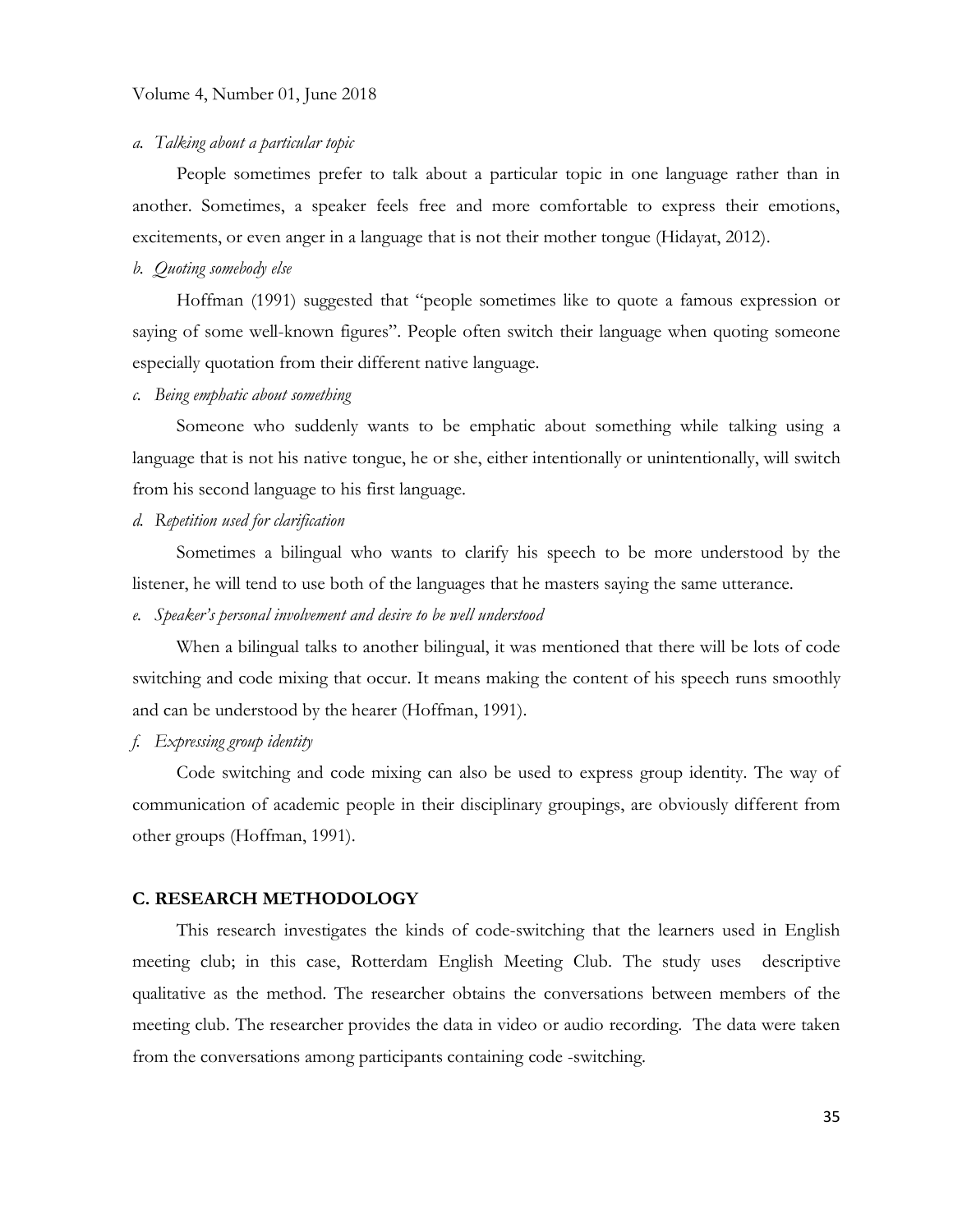The members of the English Meeting Club were about  $7 - 10$  participants in a circle. The researcher took three circles to be recorded. Every circle has one leader who provide the issue and manage the turn-taking and time. The English meeting club took an hour to finish an issue every week.

The data collections were done as follows: first, the researcher recorded the process of English meeting club in Fort Rotterdam, Makassar. Second, the researcher converted the video conversation into transcription. Later, the researcher will analyze the kind of code-switching and the reasons to do code-switching in transcription.

#### **D. FINDINGS AND DISCUSSION**

This part presents the types of code switching used by the members of the English Meeting Club. The code switching in the data were divided into three categories of types, tag-switching, intra-sentential switching and inter-sentential switching.

#### **1. Tag-switching**

Tag-switching or extra-sentential switching is inserting tag elements from one language into an otherwise monolingual discourse in another language (Koban, 2013). Due to the syntactic nature of tags, they can be inserted in many different places in an utterance without disturbing the syntactic order.

## **Extract 1**

The conversation was taken from second circle of English Meeting Club

| Leader    | : okay now, we start our discussion from number one. How important car for you guys? Hmmm.<br>Maybe you first. |
|-----------|----------------------------------------------------------------------------------------------------------------|
| Speaker 1 | : for me, car is very important. Eehh we can use for go anywhere. For far distance. Yyahh I<br>think           |
| Leader    | : so for you car is very important                                                                             |
| Speaker 1 | : yes?                                                                                                         |
| Leader    | : very important?                                                                                              |
| Speaker 1 | : iya, very important.                                                                                         |

In extract 1, the speaker 1 asked the speaker 2 to repeat the answer whether car is important to her or not. Speaker 2 repeat and confirm her answer by using "iya" in Indonesian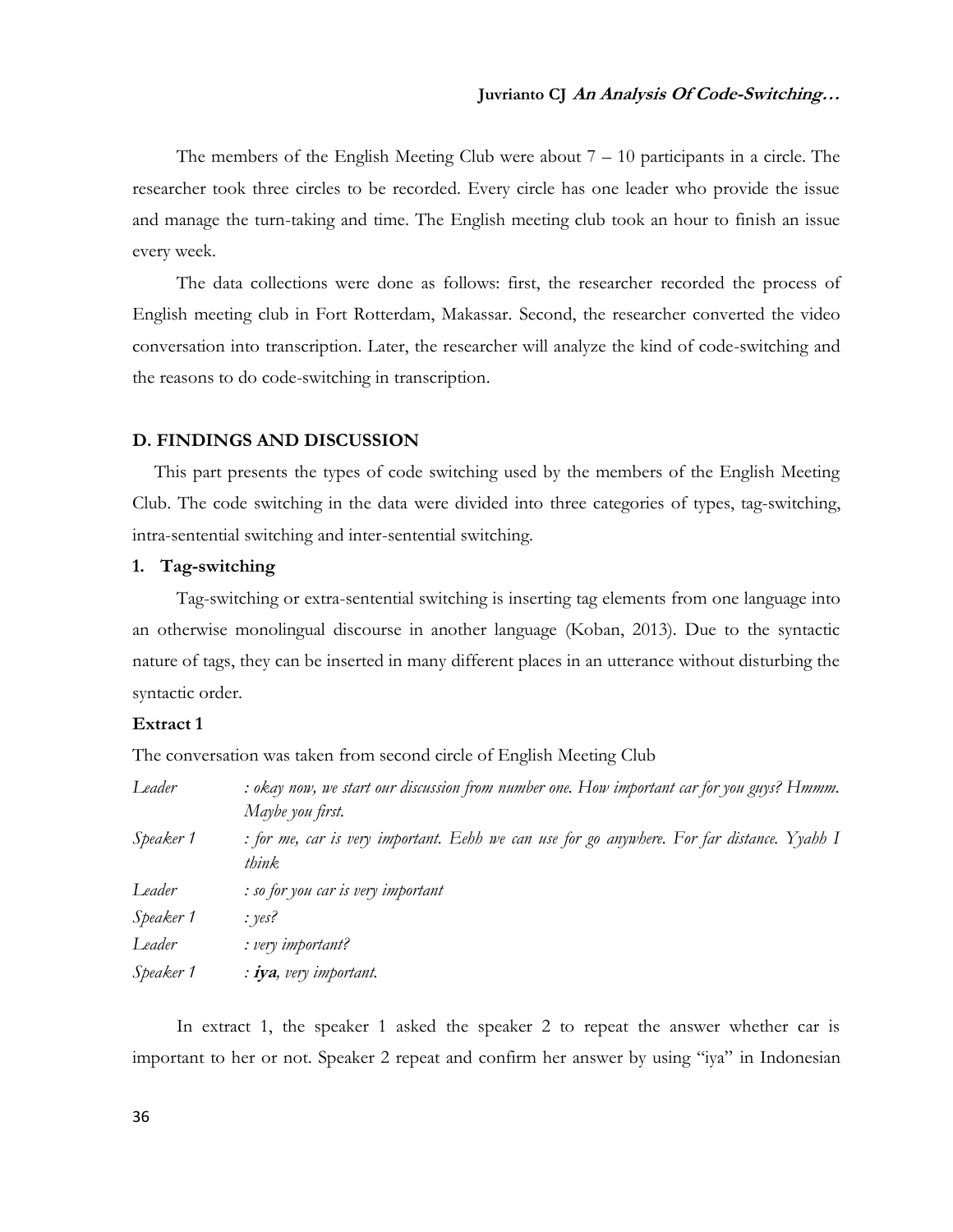Volume 4, Number 01, June 2018

then switch it into English. the word "iya" here belongs to the sentence filler and the existence of the word does not disturb the syntax order of the sentence, so it is a kind of "tag-switching".

## **Extract 2**

The conversation was taken from second circle of English Meeting Club

*Leader : there is no traffic jam? Speaker 6 : eee no no, if there is traffic jam, you can ee* **apa***.. you can pass the the cars yeah easily. because ee yeah there is usually in the morning and afternoon maybe eee people eee* **apa** *to go to office and back from office. Eee itu ee jam – jam sibuk apa lagi? Ee yeah eein the morning and afternoon there many traffic jam you can find so that ee actually ee car is in the beginning, car is ee to make people feel easy yeah, but right now, I, ee myself feel that car make people yeahh star in the street.* 

In extract 2, the Leader ask whether car is the cause of traffic jam or not. And speaker 6 answer by using English in the first sentence and then using "apa" in Indonesian. "apa" is not including to the main sentences or not disturbing the syntactic order of those sentences, so it belongs to the "tag-switching" phenomenon.

## **2. Intra-sentential switching**

Intra-sentential switching is a type of Code-switching that occurs within a clause or sentence boundary, it occurs in the middle of a sentence.

## **Extract 3**

This conversation was taken from first circle of English Meeting Club

*Leader : oh okay, so you prefer a private car. Okay. Number four do you think that private car is the main problem of traffic jam in Makassar? Speaker 1 : ee it's not really the main problem, but the most ee but I think sometimes eee traffic jam ee in Makassar because a car but not really I mean not really the car but sometimes the car. The problem is the people who not to obey ee* **mematuhi** *the eee obey the rules. I think it's that* 

In extract 3, Speaker 1 use sentence "*The problem is the people who not to ee mematuhi the eee [obey] the rules*". In this case, the context is speaker 1want to repeat her word in order to make clear what she say and the hearer easy to understand her sentence. So she switched her word into Indonesian. The word "mematuhi" here is as verb of the sentence, so, it is kind of intra-sentential switching.

## **Extract 4**

The conversation was taken from first circle of English Meeting Club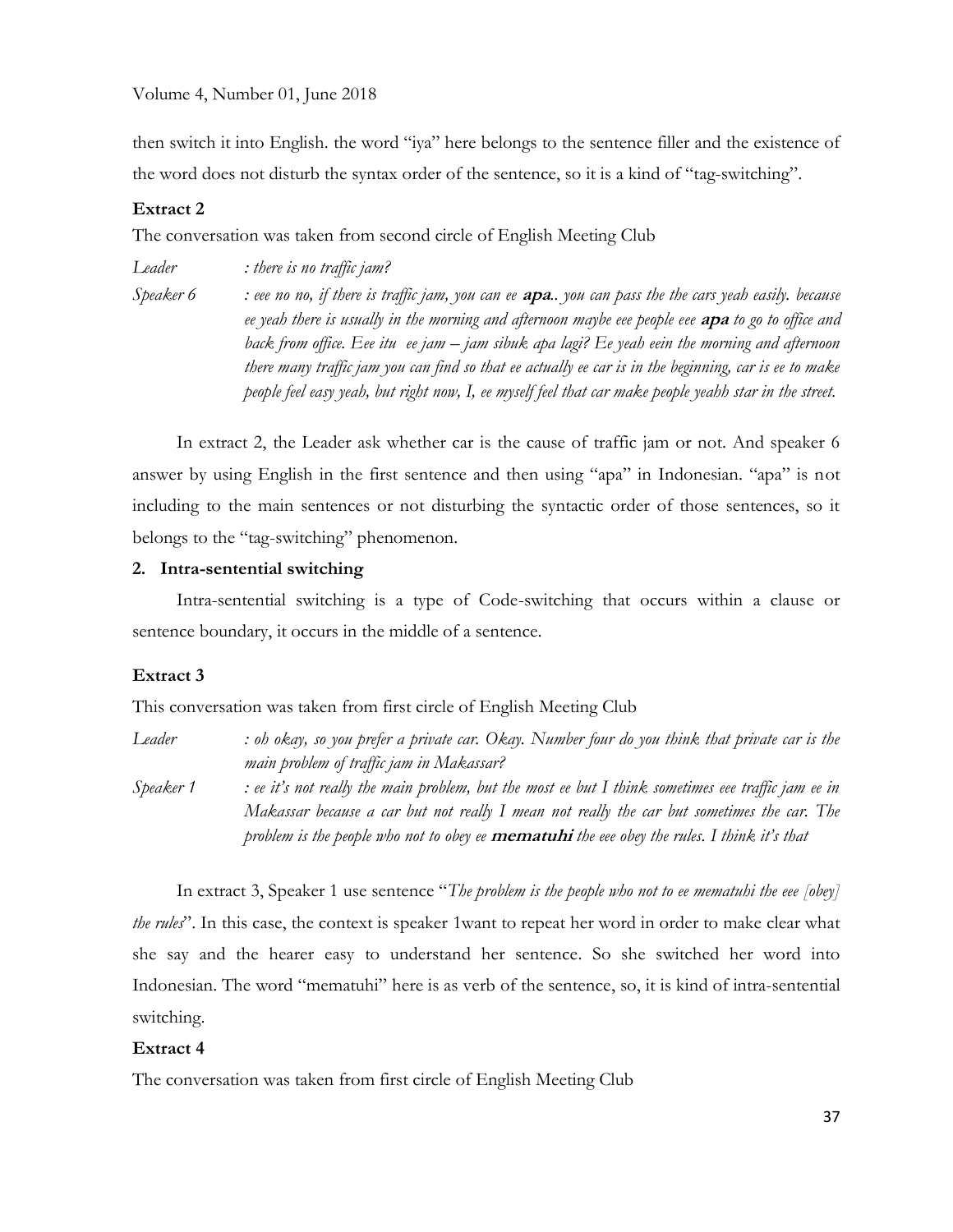*Leader : Costly I mean more costly because…e you have to buy eee like* **bensin** *right? It really taking money .oke move to you Speaker 2 : for me the advantages having car.. it is you said that it can brings goods more than by driving motorcycle and it make us save such as from hot, then the disadvantages it's* **lebih mahal** *…more expensive because we need more viewer more space in the road so it causes the jam maybe I think that's* 

In extract 4, Intra-sentential switching occurs twice, the first is when the leader say "you have to buy eee like **bensin**, right?". The second is when speaker 2 says "it's **lebih mahal**" in this case, both of speakers switch their words into Indonesian because they don't know the English of the words. they switch them in order to make clear what she want to say and all of the speakers can understand her sentence. The switching from English to Indonesia above occurs in the sentence boundary, they are intra-sentential switching.

## **Extract 5**

The conversation was taken from the third circle of English meeting

*Leader : what about you? Speaker 1 : I think the advantage motor cycle is it's so simply and we didn't get traffic jam but the disadvantages from ammm motor cycle we easy get aaa accident in the street. And aamm we can aa* **kena** *pollution.*

In Extract 5, speaker did intra-sentential code-switching. It involved single-word level. intra-sentential switching was found almost in every sentence using by all of speakers.

## **3. Inter-sentential Switching**

Inter- sentential switching occurs between sentences. It switches at a clause or sentence level. In which each clause or sentence is in different language.

## **Extract 6**

The conversation was taken from second circle of English Meeting Club

| Leader    | : oh okay, so it is very important. Oke. Next you.                                                                                                                                                                                                                                                                                              |
|-----------|-------------------------------------------------------------------------------------------------------------------------------------------------------------------------------------------------------------------------------------------------------------------------------------------------------------------------------------------------|
| Speaker 5 | : bisa diartikan kak?                                                                                                                                                                                                                                                                                                                           |
| Leader    | : eeh oke. <b>Seberapa pentingnya mobil buat kamu</b> . You can combine in English and<br>Indonesian. Oh please guys, if I have some mistakes, you can correct me because me and you are<br>learning together. I am not perfect too. I am here to learn too, like you guys. Okay, eee I have eee<br>I am make mistake, you can correct me okay? |

*All speakers : yes!!!*

In extract 6, when the leader says "**Seberapa pentingnya mobil buat kamu***. You can combine in English and Indonesian",* she uses Indonesian to make clear her question. The context of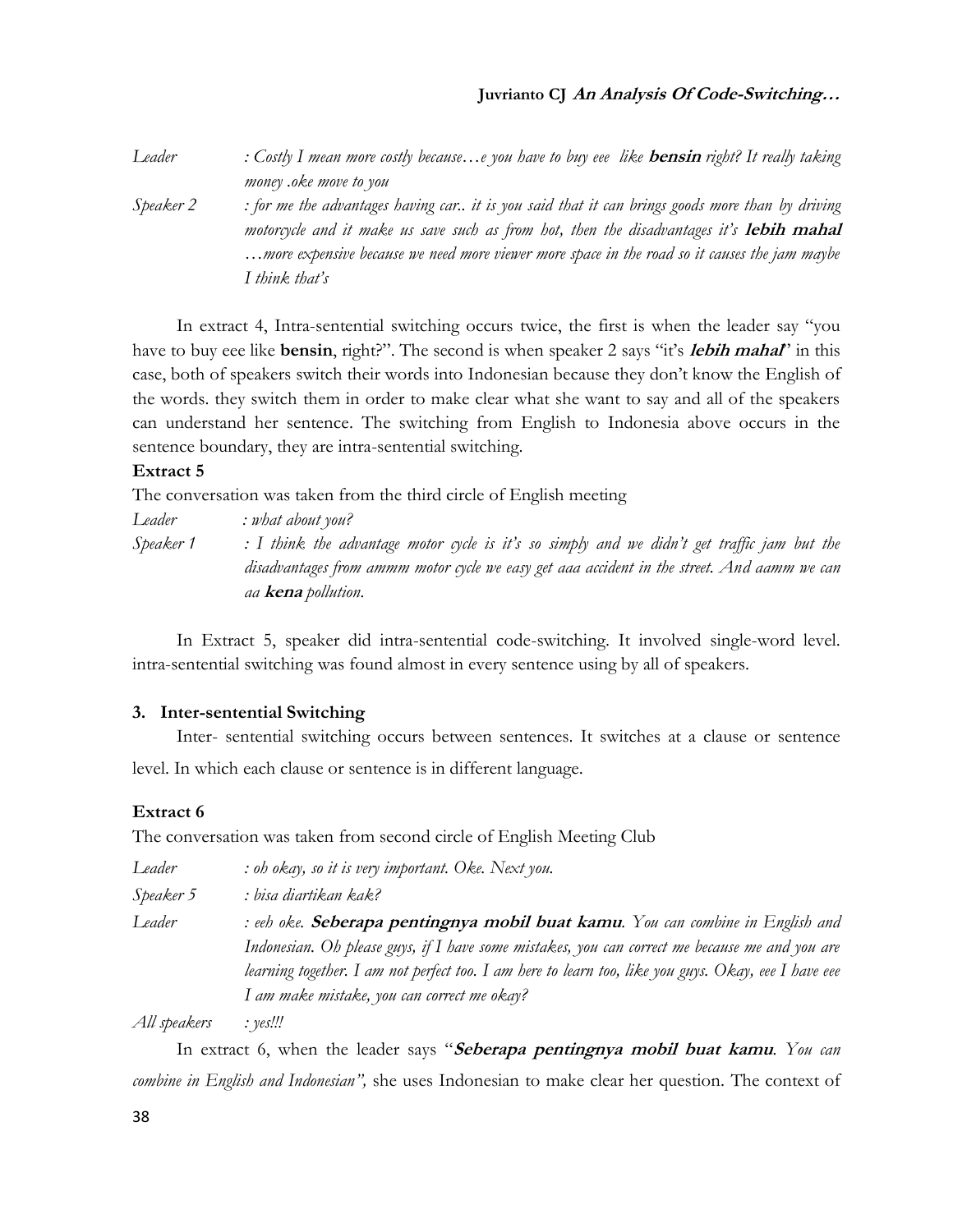the conversation above is the speaker 5 is still poor in English, so the leader tries to use Indonesian to help her then switch it back to English to invite the speaker 5 try to use English. the switching occurs between the sentences **Seberapa pentingnya mobil buat kamu** and **You can combine in English and Indonesian***.* the sentences has their own grammatical function of its own language; So it can be concluded it is a kind of Inter-sentential switching

## **Extract 7**

The conversation was taken from second circle of English Meeting Club

In extract 7, speaker 6 does code switching more than once, he tends to do tag-switching by using "apa" repeatedly and intra - sentential switching by using single-word switching like "mengabaikan". The inter- sentential switching occurs when he says "**So the ee people that ee who have money they can buy.** *Apa sih ee.* **mereka ee ee apa… bisa mencicil begitu**". The speaker was talking by using English and then switch it into Indonesia and we can see that both of sentences still keep their own grammatical function.

After presented and analyzed the data, the researcher found that there are three types of code-switching is used by the members of the English meeting club. Those are Tag-switching, intra-sentential switching and inter-sentential switching. Tag switching was occurred in extract 1 and 2. Intra- sentential switching was found in Extract 3, 4 and 5. And inter-sentential switching was found in extract 6 and 7.

Code switching above was occurred as alternation of two codes and done by some reasons. By analyzing the data, researcher found that the most of the speakers did code-switching because

*Speaker 6 : tax yah? Tax you know like ee cigarette now is become expensive because eee government took the tax very high. So don't let people buy car easily eee the car automatically eee apa… will eee more or less ee apa ee lebih sedikit yah. And right now you ee there are many eee apa ee cheap car yeah. So that yeah cheap car ee is below hundred million.* **So the ee people that ee who have money they can buy.** *Apa sih ee.* **mereka ee ee apa bisa mencicil begitu.** *And yeah I will support if ee government our government eee build our public transportation eee not only to drive have to good skill in driving but they have to know the rule of driving yeah, because you see that eee traditional eee driver has good skill yeah, they can move zig zag yeah. But they don't know the rule yah. Actually they have a good skill in driving but they don't ehh apasih mengabaikan. Yah the attitude of the driver is not good in Makassar. but eeh yah I think they have good skill in driving but they don't have good attitude in in the street. Yeah I will support public transportation because ee by using eee big car, there many people can eee took in that bus of course eee our street that will eee more apa more easy to access.*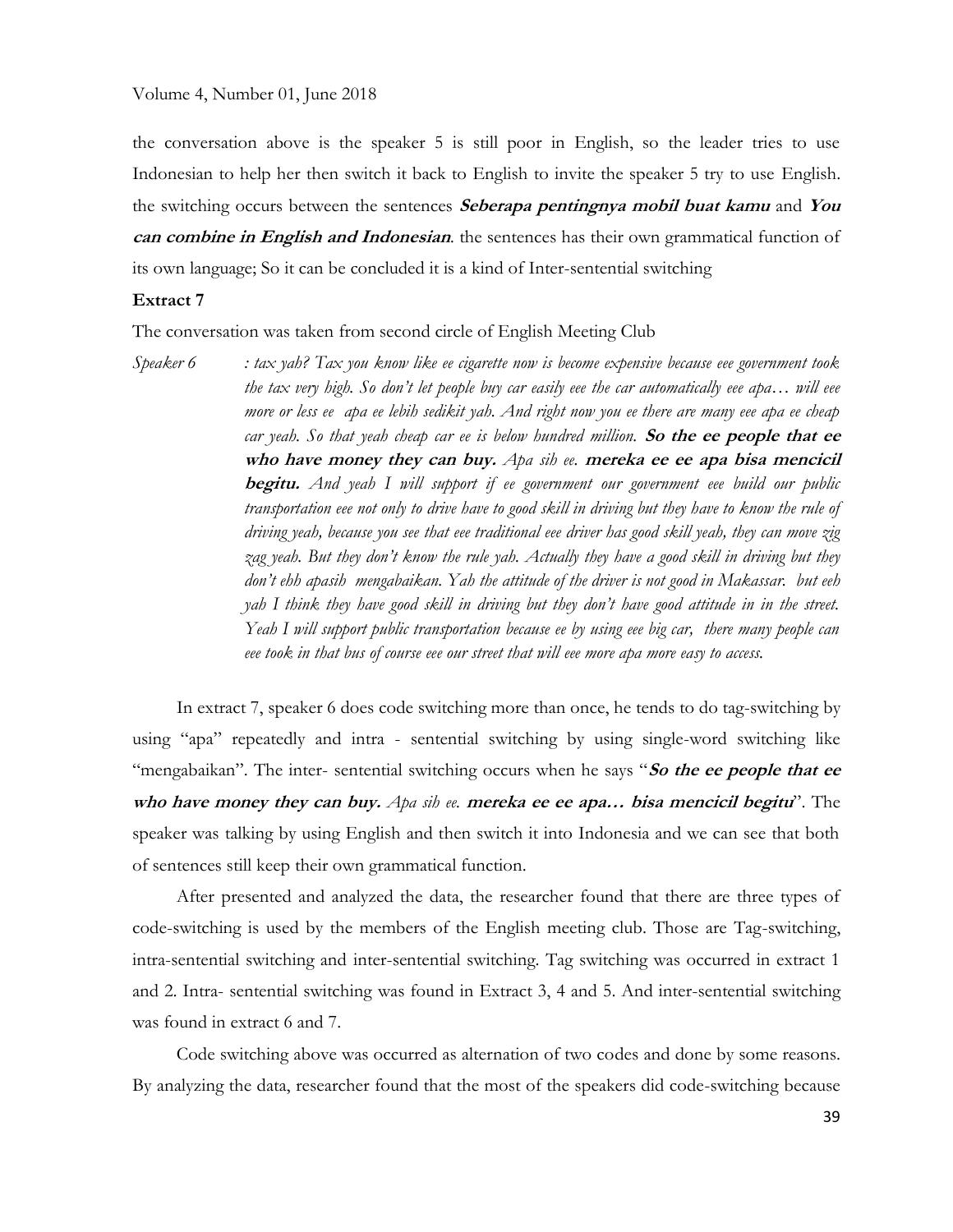they were lack of vocabularies and they tried to switch their words to keep their communication so that the other speakers understand what they tried to communicate. It suits on Hoffmann theory about "why do bilingual code-switches?" in point (d) Repetition used for clarification and (e) Speaker's personal involvement and desire to be well understood.

|  | Data Display |  |
|--|--------------|--|
|--|--------------|--|

| N <sub>0</sub> | Code-Switching<br><b>Types</b> | Example                                                                                                       | Extract |
|----------------|--------------------------------|---------------------------------------------------------------------------------------------------------------|---------|
| $\mathbf I$    | Extra-sentential               | iva, very important.                                                                                          | 1       |
|                | Switching (tag-<br>switching)  | you can ee <b>apa.</b> . you can pass the the cars yeah<br>easily.                                            | 2.      |
| 2.             | Intra-sentential<br>switching  | The problem is the people who not to obey ee<br><b>mematuhi</b> the eee obey the rules.                       | 3       |
|                |                                | it's <b>lebih mahal</b> more expensive because we<br>need more viewer more space in the road                  |         |
|                |                                | And aamm we can aa <b>kena</b> pollution                                                                      | 4       |
|                |                                |                                                                                                               | 5       |
| 3.             | Inter-sentential-<br>switching | Seberapa pentingnya mobil buat<br><b>kamu.</b> You can combine in English and<br>Indonesian.                  | 6       |
|                |                                | So the ee people that ee who have<br>money they can buy. Apa sih ee. mereka<br>ee ee apa bisa mencicil begitu |         |

## **E. CONCLUSION AND SUGGESTION**

Based on what the research focused on, data presentation and analysis. The researcher can conclude that there are three types of code switching occurred during the English club meeting. They are tag-switching, intra-sentential switching and inter- sentential switching as Poplack Proposed. Those code switching are done by some reasons to keep their communication so that the other speakers understand what they try to communicate. It suits on Hoffmann theory about "why do bilingual code-switches?" in point (d) Repetition used for clarification and (e) Speaker's personal involvement and desire to be well understood.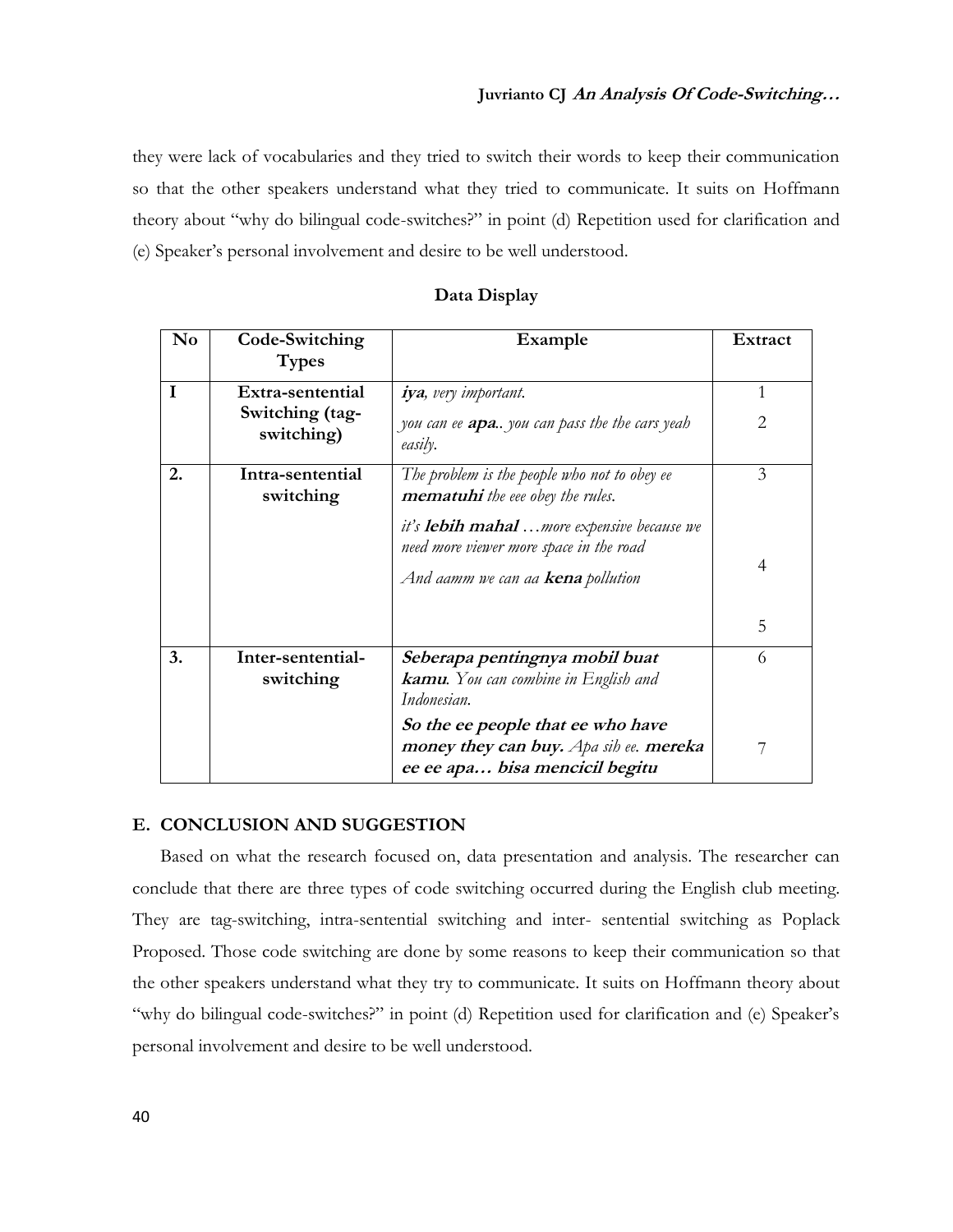This mini research has some limitations. it only presented some examples of each kind of Code-switching and only observed three circle of the English meeting club without comparing Code-switching that occurred in each circle. So it is suggested to the next researchers to take more than three circles of English meeting club, and then compare their result in order to give more understanding to the reader about a phenomenon called "Code-Switching" that may occur in Bilingual or multilingual communities.

#### **REFERENCES**

Azlan N. M. N. I & Narasuman, S. (2013). The Role of Code-Switching as Communicative Tool in an ESL Teacher Education Classroom. *Procedia – Social and Behavioral Sciences 90.* 458- 467.

Bokamba, E.,(1989) Are there syntactic constraints on code-mixing? World Englishes 8, 277- 292.

Chaer, A. & Agustina, L. (2004). *Sosiolinguistik: Perkenalan awal*. Jakarta: PT. Rineka Cipta.

Hidayat., T. (2012) *Analysis of Code Switching used by Facebookers English*. Bandung: Sekolah Tinggi Keguruan dan IlmuPendidikan (STKIP) Siliwangi .

Hoffman, C. (1991). *An Introduction to Bilingualism*New York: Longman.

Hudson, R. A. (1980). *Sociolinguistics*. Melbourne: Cambridge University Press.

- Koban, D. (2013). *Intra-Sentential and Inter-Sentential Code-Switching in Turkish-English Bilinguals in New York City, U.S. Procedia - Social and Behavioral Sciences 70*. 1174– 1179.
- Liu, L. (2003). *A New Perspective on the Goals of TEFL in China.* Retrieved 11 May 2016, from <http://iteslj.org/Articles/Liu-Goals.html>
- Nur, N. A. (2015). A Descriptive Analysis Of English Indonesian Code Switching Spoken By The Teacher In The First Grade Of MTSN Model Makassar. *ETERNAL (English, Teaching, Learning, and Research Journal)*, *2*(1), 82–95.
- Nurpahmi, S. (2013). *An Introduction to English for Specific Purposes*. Makassar: Alauddin University Press.
- Nurpahmi, S. (2014). *English for Specific Purposes: An Integrated Approach*. Makassar: Alauddin University Press.
- Nurpahmi, S. (2017). ESP Course Design: An Integrated Approach. *Lentera Pendidikan*: Jurnal Ilmu Tarbiyah Dan Keguruan, 19(2), 172–181.